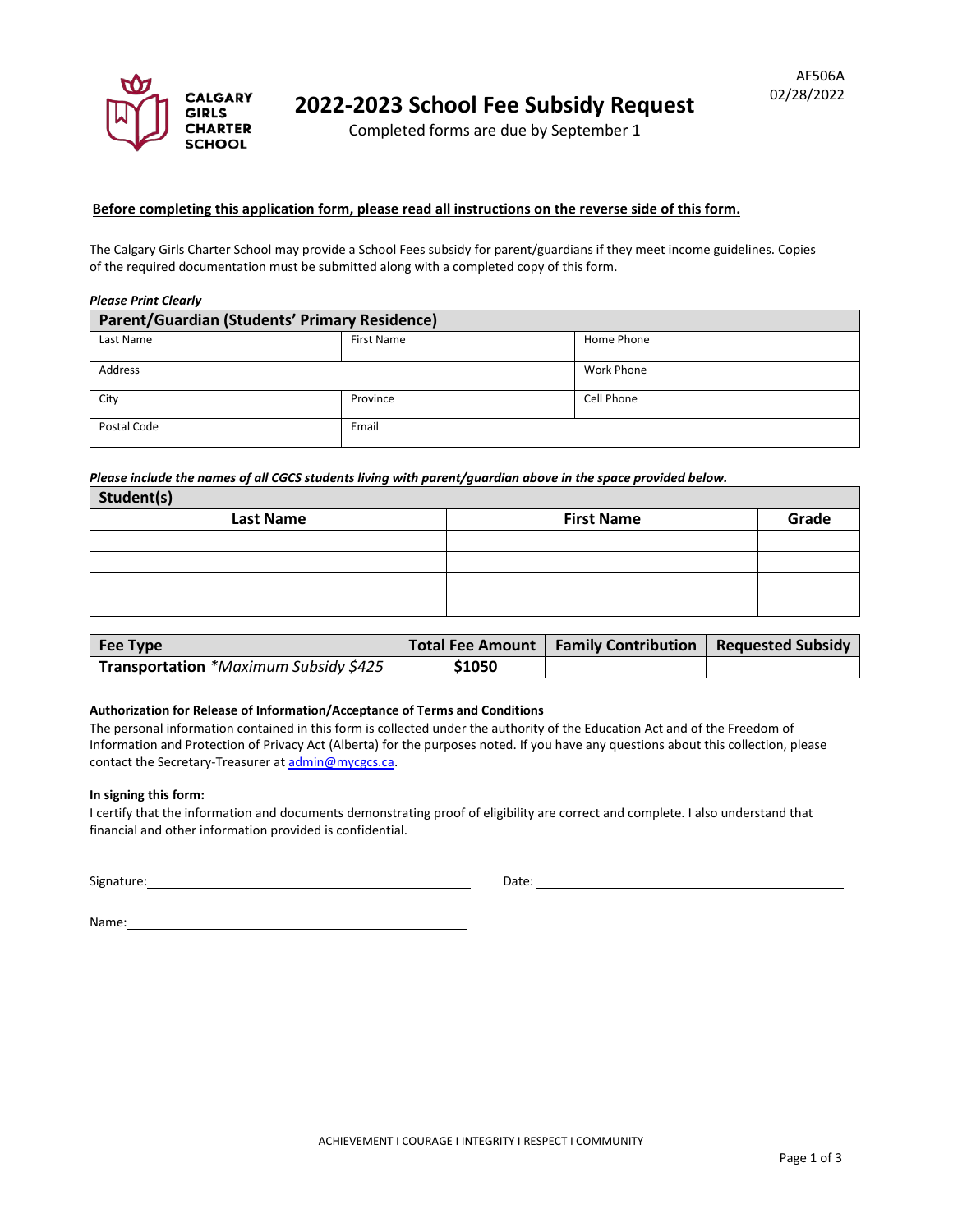# **Applying for a School Fee Subsidy**

# **Checklist for completing School Fee Subsidy**

- $\Box$  Read the information section below.
- $\Box$  Fill out the parent and student information sections.
- $\Box$  Sign and date the application
- Attach a **photocopy** of the **required documents** (see information section below). Copies will not bereturned.
- $\Box$  Place this form and attached documents in an envelope marked "Confidential Subsidy Form" and deliver to the office of your child's school or email to [admin@mycgcs.ca.](mailto:admin@mycgcs.ca.)

## **Information Regarding School Fee Subsidy**

- Complete only one application form per family, listing all names of your children attending CGCS.
- It is recommended you submit your application as soon as possible; only completed School Fee Subsidy Requests will be processed.
- Applications may be submitted at any time but are due **before September 1**. Allow 3 weeks for processing. After September 21, if you have not received a reply call please call 403-220-0745 ext 4000.
- Applications may also be to emailed to [admin@mycgcs.ca](mailto:admin@mycgcs.ca)[.](mailto:wendy.juergens@calgarygirlsschool.com)
- School Fee Subsidy Requests must be completed annually. Forms are available at the schools and on the CGCS website.
- Parents may request a subsidy for the transportation fee. For qualifying families, the Calgary Girls Charter School may provide a subsidy to a maximum of \$340 of the annual transportation fee. Subsidy requests are handled on an individual basis.
- Applications without proper documentation will not be processed. Attach a **photocopy** of the documentation that applies to your family's situation:
- 1. If you receive assistance from Provincial Social Services
	- a. Attach a photocopy of one of the following:
		- i. A currently dated Social Services Benefit Card showing applicant's and student(s) names. **Or**
		- ii. A current letter from Social Services verifying you are in receipt of assistance and the children listed are covered as your dependents.
- 2. If you are low income but not on Provincial Social Services
	- a. Attach a photocopy of one of the following:
		- i. The Alberta Child Health Benefit card and the letter of confirmation of renewal for the current year – DO NOT send Alberta Personal Health Card. **Or**
		- ii. A copy of your current Alberta Adult Health Benefit card with all children's names and card expiry date year – DO NOT send Alberta Personal HealthCard.
- 3. If you are Government Sponsored Convention Refugees
	- a. Attach a photocopy of both of the following:
		- i. Parent(s) "Confirmation of Residency" papers indicating Convention Refugee and a current Citizenship & Immigration cheque stub. **And**
		- ii. Copy of current dated Interim Federal Health Certificate of Eligibility for applicant and children.